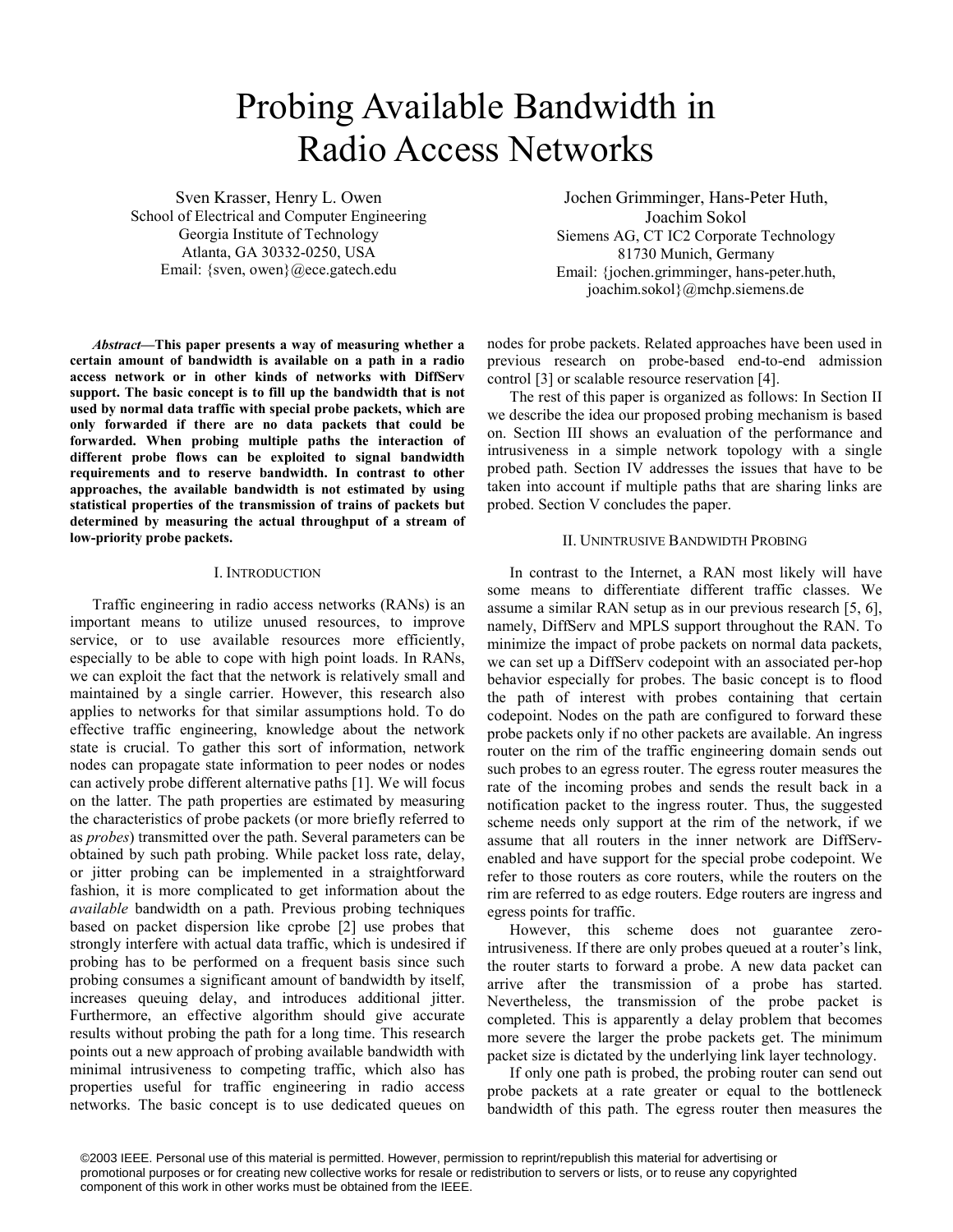complete available bandwidth on that path by computing the throughput of the probe flow. If multiple paths are probed and these paths share links, the probes will compete with each other and the available bandwidth measured is lower than the actual available bandwidth. This property may be problematic for the general case, but is rather useful for traffic engineering in RANs. The idea is that routers do not probe for the maximum available bandwidth, they probe for the amount of additional bandwidth they anticipate to use in the near future. In the simplest case, this anticipation can be based on the bandwidth the router is already using on this path. Using bandwidth in this sense means to forward traffic for which this router is the ingress point into the core network, not the traffic that the router forwards on behalf of other routers in the core network. The ingress router learns how much bandwidth of the bandwidth it is asking for is available in the network based on the needs of other routers by a notification packet sent to it by the endpoint of the path, the egress router. Such notification packets containing measurement results are sent by egress routers in fixed time intervals. This implies that every router gets a fair share of the resources of the network. A hotspot cannot completely cut off another part of the network. In this sense routers can reserve bandwidth by probing for it. Another implication is that race conditions are avoided. Consider a case in that two routers know about a certain amount of available bandwidth. Both routers admit new calls and start using a vast amount of this unused bandwidth. The network core, however, might not be able to support the traffic from both routers because of shared links on paths. In our scheme this problem is addressed. Routers just replace probes with data packets up to the rate the egress router receives the probes.

# III. IMPACT OF PROBING ON ACTUAL DATA TRAFFIC

To get an impression about the severity of the effects of the outlined bandwidth probing mechanism on actual data traffic, we present simulation results obtained using a modified version of ns-2 version 2.1b9a, which is augmented with additional means to support fast simulation of probes. This is crucial since the time a simulation takes is based on the number of events, which is in turn related to the number of packets simulated. Our probing scheme increases the latter enormously.



Fig. 1. Topology used to measure intrusiveness.

We are using ns-2's DiffServ module to set up an additional queue just for probes, as described in the previous section. With regard to further extensions we use weighted round-robin scheduling for all queues in the DiffServ domain rather than priority-based scheduling. The queue used for probes has a weight of zero. This implies that this queue is only considered if all the queues for the other traffic classes are empty and therefore yielding their time slot.

For this evaluation, we assume a simple network setup as shown in Fig. 1. All links have a propagation delay of 10 msec and a bandwidth of 100 KBits/sec. The latter has been chosen to limit the number of events. If the link bandwidth is made larger, more probes have to be generated to fill up the additional bandwidth. The simulation of a network with 1 GBit/sec links can therefore take up to about 10,000 times longer. As shown in Fig. 1, there are UDP senders sending from node N1 to node N3 and from node N2 to node N4 respectively. The senders are configured in a way that the link utilization of the DiffServ network core, the dashed links in Fig. 1, is around 60%. We choose a small packet size of 50 bytes for the UDP packets since the negative effect of probes becomes more apparent for smaller data packets. Probe packets are sent from edge router E1 on the rim of the core network to edge router E2. There is only one core router, labeled "C" in







Fig. 3. Overall throughput vs. probe packet size.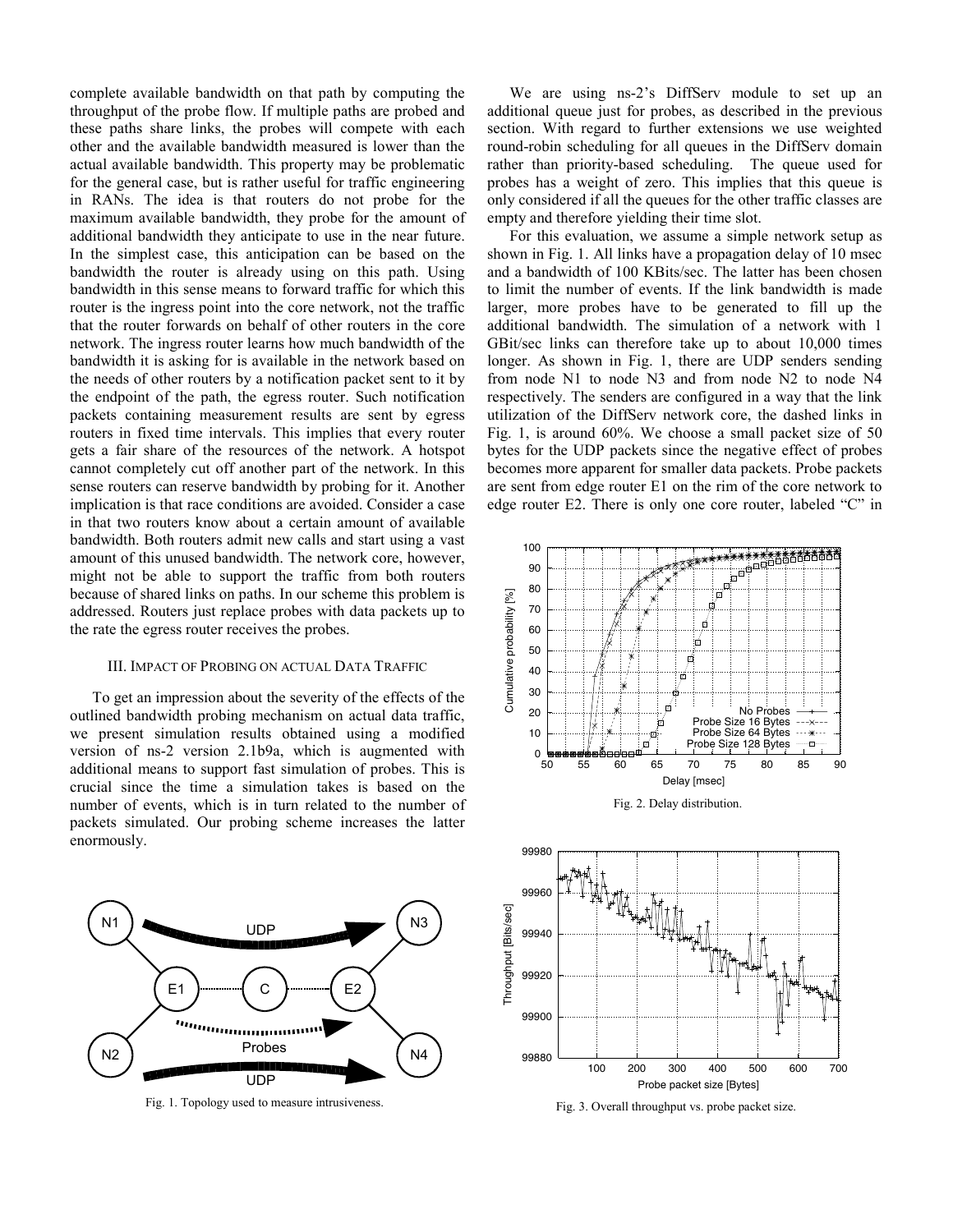Fig. 1. Probes are sent at the maximum rate, and therefore we see the worst-case effects of probes on data packets.

In Fig. 2, we present the resulting effect on the delay distribution. The plot shows the probability that the delay of a data packet is below a certain threshold. The 16-byte probes have nearly no effect on the delay characteristics, while the 128-byte probes introduce an additional delay of over 10 milliseconds. The 64-byte probes increase the delay by less than 5 milliseconds. Probes of about this size are reasonable to assume with regard to popular link-layer technologies.

Fig. 3 shows the overall throughput in the network. This is the aggregated throughput of all UDP senders plus the throughput of the probes. Furthermore, this throughput is closely related to the link utilization of the core links – the only difference is that the UDP throughput is measured on N3 and N4 rather than on E2 as it is done for the probes, which implies additional delay because of the extra link the packets have to traverse. Since the UDP throughput is constant and, in fact, shows only little dependence on the probe packet size, the difference between the 100,000 Bits/sec link capacity and the value of the graph in Fig. 3 is available bandwidth that has not been filled up with probes. Thus, this bandwidth is available but not measured. Fig. 3 shows that the measurement error gets worse as probes become larger. This occurs linearly. Nevertheless, even for probe packets sized 700 bytes, the error is still small, about 90 Bits/sec compared to the link capacity of 100,000 Bits/sec.

#### IV. PROBING MULTIPLE PATHS WITH SHARED LINKS

When paths that share links are probed, probes start to interfere with probes on other paths. Probe traffic consists mainly of bursts of probes. Although probes are sent initially at a lower rate (as outlined in Section II) and hence with gaps between them, they are most likely compressed at the first hop and become a burst.

The probe queues should be big enough to be able to cope with multiple bursts. Nevertheless, if these queues are too big, probes might be queued for a long time until they are eventually transmitted to the next node. This measures the available bandwidth more exactly, but it has worse dynamic properties if the available bandwidth changes.

Due to these issues we first of all investigate the severity of such effects in an evenly loaded network. We use a slightly



Fig. 4. Topology used for simulations of multiple-path effects.

| TABLE I                    |       |              |            |
|----------------------------|-------|--------------|------------|
| <b>THROUGHPUT MEASURED</b> |       |              |            |
| Src.                       | Dest. | Data rate    | Probe rate |
| N1/E1                      | N2/E2 | 14895        | 19726      |
| N2/E2                      | N1/E1 | 15189        | 19648      |
| N3/E3                      | N4/FA | 15003        | 19725      |
| N4/FA                      | N3/E3 | 14846        | 19653      |
| anticipated                |       | <i>15000</i> | 18333      |
| N1/E1                      | N3/E3 | 15056        | 10229      |
| N3/E3                      | N1/E1 | 14941        | 9764       |
| N1/E1                      | N4/F4 | 14927        | 9785       |
| N4/FA                      | N1/E1 | 15111        | 10152      |
| N2/E2                      | N3/E3 | 14859        | 9854       |
| N3/E3                      | N2/E2 | 14980        | 10178      |
| N2/E2                      | N4/F4 | 14966        | 10219      |
| N4/FA                      | N2/E2 | 15088        | 9695       |
| anticipated                |       | <i>15000</i> | 10000      |

different topology for the next simulations, which is presented in Fig. 4. Initially, UDP senders are on the four leaf nodes, N1 to N4. To avoid flow synchronization packets are generated at random times at these senders. The average rate is set to 15 KBits/sec. Probing is done between the edge routers, E1 to E4. The probe rate is set to 25 KBits/sec. Every edge router sends probes to every peer edge router. The link capacity and the link delay are the same as in the previous section, 100 KBits/sec and 10 msec respectively.

First of all, we show that the available bandwidth is divided up equally among the probe traffic flows. It turned out that the probe queue size only has little impact on the results. Table I shows the results gathered and the values anticipated if a fair share of bandwidth between flows is assumed. The probe queue is a droptail queue that can hold up to 20 probes. The values are averaged over 20 simulation runs to equal out the randomness introduced by the UDP senders.

In the next simulation setup N1 is sending data packets at various rates  $D_1$  to N3. Likewise, E1 is sending probe packets at various rates  $R_1$  to E3. Both rates are chosen such that they add up to 90 KBits/sec. This is to model the replacing of probes with data packets. Additionally, data packets are sent from N2 to N3 and to N4 at rates  $D_2$  and  $D_3$  of 10 KBits/sec each, and probes are sent from E2 to E3 and to E4 at rates  $R_2$ and  $R_3$  of 5 KBits/sec each.

Fig. 5 shows how the bottleneck link capacity (*x*-axis) is divided up ideally as more and more probe bandwidth is replaced with data packets ( $y$ -axis) by N1 and E1 ( $D_1$  is increased at N1 and  $R_1$  is decreased at E1). Note how the throughput of the probe flows originating at E2 decreases as N1 and E1 replace more probes with data. Fig. 6 shows this more precisely for the probe flow from E2 to E3. Ideally, the available bandwidth *A* is divided up among all probe flows sending at rate  $R_k$  according to

$$
M_k = R_k \cdot \frac{A}{\sum R_i},\tag{1}
$$

where  $M_k$  is the measured probe throughput of probe flow  $k$ . If N1 and E1 replace an amount of *Q* of the original probe rate with data traffic such that the new data rate is  $D_{1,new} = D_1 + Q$  and the new probe rate is  $R_{1,new} = R_1 - Q$ , the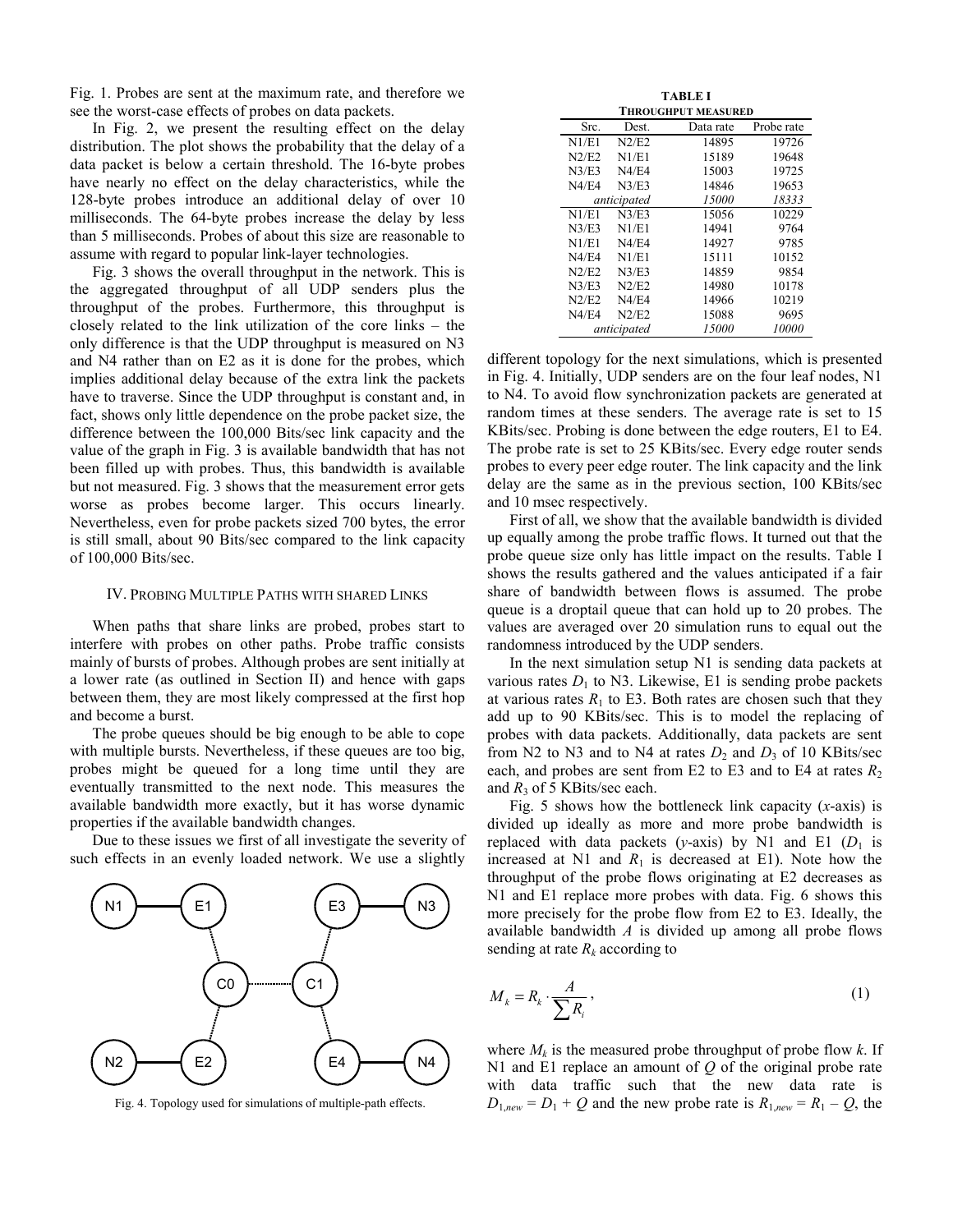

Fig. 5. Anticipated usage of the bottleneck link capacity.



Fig. 6. Probe throughput of the  $E2 \rightarrow E3$  flow.

fraction in (1) changes and a different measured probe throughput is observed at all probe endpoints. At E3 the rate *M*1 of incoming probes from E1 changes to a new value of

$$
M_{1,new} = (R_1 - Q) \cdot \frac{A - Q}{\left(\sum R_i\right) - Q} \,. \tag{2}
$$

In Fig. 6 we see that the droptail queue does not guarantee that probe flows share bandwidth fairly. Although RED queues have been developed with respect to congestion aware flows, they turn out to be useful to cope with the burstiness of probes. We use a RED queue with a maximum physical size of 40 packets and set both the minimum and maximum threshold to 20 packets. Note that this implies no early drops. For a description of RED parameters refer to [7].



Fig. 7. Probe throughput of the  $E2 \rightarrow E3$  flow with probe flow  $E1 \rightarrow E3$ backing off.

For the purpose of bandwidth reservation we want the new measured value to equal the old value  $M_1$  minus the probe bandwidth used for data,  $Q$ . Hence, the original probe rate  $R_1$ has to be decreased by *K*, yielding

$$
M_1 - Q = (R_1 - Q - K) \cdot \frac{A - Q}{\left(\sum R_i\right) - Q - K} \,. \tag{3}
$$

By using (1) and (3), we can solve for *K* and obtain

$$
K = Q \cdot \frac{R_1 - M_1}{M_1} \tag{4}
$$

In other words, if the data rate is increased by  $Q$ , the probe rate has to be decreased by  $Q \cdot R_1/M_1$ .

Furthermore, if we assume that no other nodes than N1 and E1 change their rates, we can use  $M_{1,new}$  to obtain the available bandwidth and the total aggregated probe rate for the time before the rate changed:

$$
A = \frac{M_1 Q \cdot (M_{1, new} - R_1 + Q)}{R_1 M_{1, new} - R_1 M_1 + M_1 Q},
$$
\n<sup>(5)</sup>

$$
\sum R_i = \frac{R_1 Q \cdot (M_{1,new} - R_1 + Q)}{R_1 M_{1,new} - R_1 M_1 + M_1 Q}.
$$
\n(6)

To obtain the current values, *Q* has to be subtracted from (5) and (6). However, to gather these values the router has to probe at an increased rate (by neglecting *K*) to measure *M*1,*new*. Hence, other routers will measure a decreased probe rate, which is not desired in our scheme.

In Fig. 7 we show the results. The initial rate for the probe flow from E1 to E3 is 70 KBits/sec. For the data flow from N1 to N3 we choose an initial rate of 20 KBits/sec. *M*1 is taken from the previous simulation setup where we measured a rate of 53512.448 KBits/sec. Based on this value we show an